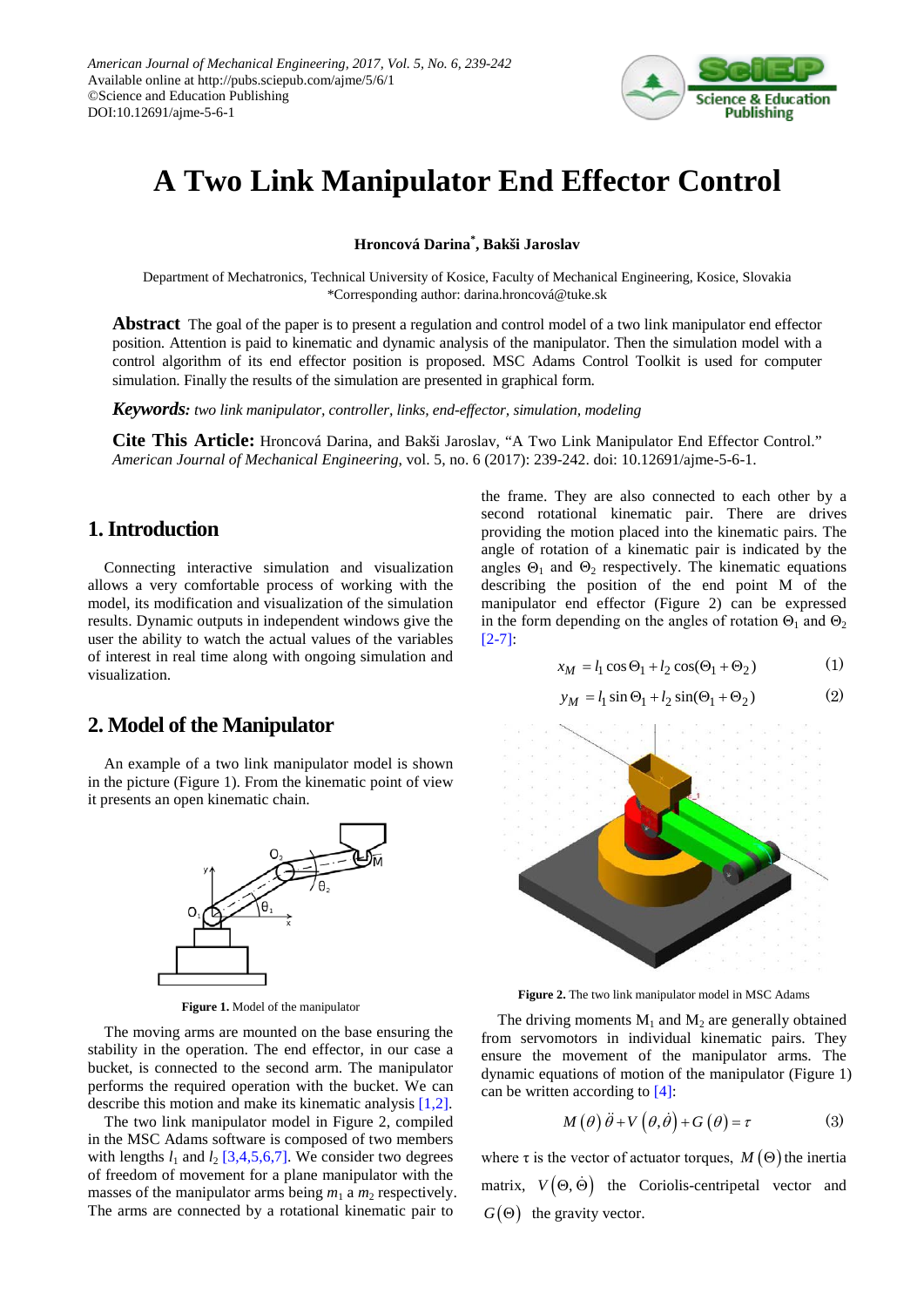Equation (3) represents a system of differential equations of the  $2<sup>nd</sup>$  order. This equation of motion does not consider the inaccuracy and frictional effects in individual kinematic pairs, neither the elastic deformations of manipulator arms.

#### **3. Computer Simulation**

We created a 3D model of the manipulator using modeling elements and procedures for creating body, geometric and kinematic links in the MSC Adams/View environment and verified its functionality [\[7,8,9\].](#page-3-4) As a result, the assembled model of the manipulator and its different views are shown Figure 3.



**Figure 3.** Different views of the manipulator model

Further attention is paid to the control. We control the position of the end effector, which in our case is a bucket attached to the two link manipulator second arm. The problem of control with regard to the proposed two link manipulator lies in the control of the horizontal position of the bucket, which is used for moving objects, whether solid, loose or liquid. The requirement is to ensure the equilibrium of the bucket during the motion.

End effector control is simulated in MSC Adams, which offers the ability to build a control system by using regulators. In our case we used a proportional regulator.

The stability of the bucket is determined by the regulating circuit by means of a compensation torque which allows the bucket to stabilize during movement. For the control system a feedback control circuit is proposed, i.e., a balancing regulator for holding the bucket in a horizontal position during arm rotation.

The proposed schematic diagram of a closed regulator system with the proportional feedback is shown in Figure 4.



**Figure 4.** Schematic diagram of proportional regulator system

Using the previous feedback regulator scheme a control system is schematically assembled (Figure 5). The control system will ensure that the balancing torque maintains the end effector in horizontal position when the manipulator configuration changes thus preventing the loss of stability during the manipulator operation.

The mechanical system i.e. a two link manipulator is controlled using the following control variable:

$$
u = K_p.e \tag{4}
$$

where:

- $x -$  the desired value (theta\_desired = 0),
- y the actual value (theta\_actual),
- e difference (the error) in the summing block: theta\_error = theta\_desired - theta\_actual,
- u an action control variable which represents the gain (torque\_gain) of the equalizing moment (SFORCE\_1).

After creating the block diagram of the two link manipulator control system, it is necessary to define the following elements in MSC Adams:

- 1. Design Variable
- 2. State Variable
- 3. Measure

The proposed control system is implemented in MSC Adams using the Control Toolkit shown in Figure 6 [\[15,20\].](#page-3-5)

The control circuit of the system is created using the logic shown in Figure 4 and Figure 5.

The input signal to the mechanical system of the manipulator is the desired and actual values of the rotation of the bucket during the operation of the manipulator over the prescribed trajectory. The first input signal entering the summing block is the desired zero value of the angle of the x-axis of the bucket with the x-axis of the global coordinate system connected to the frame.

The regulatory difference is created in the summing block as the difference between the desired and the current rotation of the bucket. This difference is then placed into the Database Navigator as theta\_error.

The gain block provides an amplification of the u-signal needed to determine the equalizing torque of the bucket position regulation. The input for the gain block is the theta\_error created in the previous step. After setting the gain an element called "torque\_gain" is added to the Database Navigator.



**Figure 5.** Control system with a proportional regulator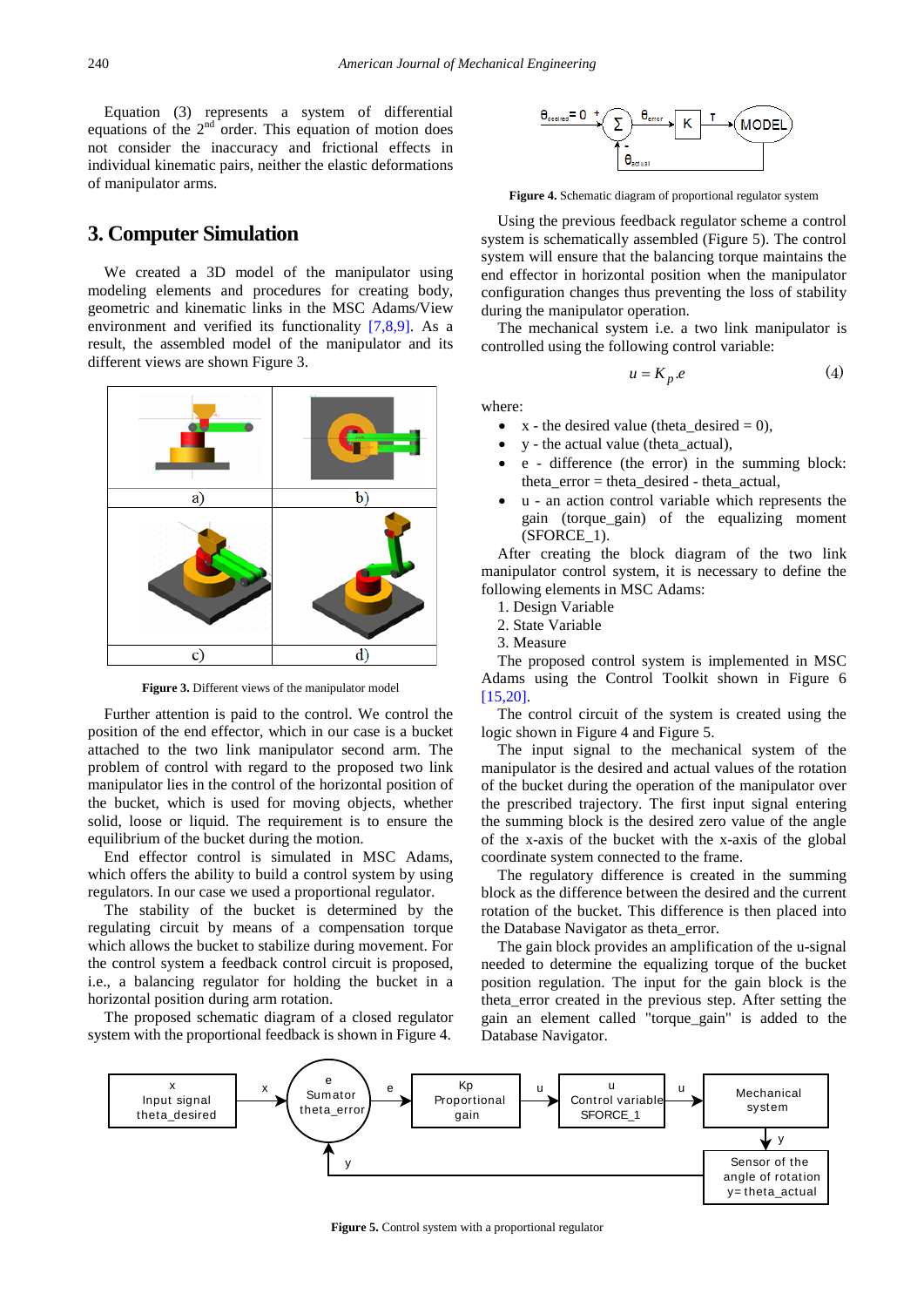

**Figure 6.** Control Toolkit menu

After assigning the created function, variables are added and displayed in Database Navigator. Its content is in Figure 7.

| + theta actual  | controls input |
|-----------------|----------------|
| + theta desired | controls input |
| + theta error   | controls sum   |
| + torque gain   | controls gain  |
|                 |                |

**Figure 7.** Database Navigator content

The regulator torque (Figure 8) is required to control the bucket position, i.e. its current position with respect to the desired horizontal position during the manipulator operation. This torque (SFORCE\_1) is the force that keeps the bucket in the horizontal position.



**Figure 8.** Regulator torque SFORCE\_1

Interactive simulation and visualization allows a very comfortable connection between the process of computer model simulation its modification and visualization of the results. Dynamic graphs give the user the ability to check the actual values of inspected variables in real-time with ongoing simulation and visualization (Figure 9).

Postprocessor is an integral part of the computer prototype modeling process as well as a presentation tool [\[19\].](#page-3-6) An extremely comfortable tool for creating, processing, modifying and presenting simulation results in graphical form [\[10,11,12\]](#page-3-7) has been incorporated into MSC Adams. The model current state can also be displayed in the graph generator (Figure 9).



**Figure 9.** MSC Adams postprocessor

There is also the possibility to present the simulation process in AVI video format.

## **4. Simulation Results**

The values of inspected variables in graphic form are displayed in following pictures.

Torque values in rotational kinematic pairs at arm weights  $m_1=9.9779kg$ ,  $m_2=7.1330kg$  and the bucket weight  $m_b=0.9348$ kg are in the pictures Figure 10 to Figure 13 [\[20\].](#page-3-8)



**Figure 10.** The driving torque in the joint 1



**Figure 11.** The driving torque in the joint 2



**Figure 12.** The regulating torque (SFORCE\_1) in the joint 3



**Figure 13.** The desired and the actual angle of the bucket